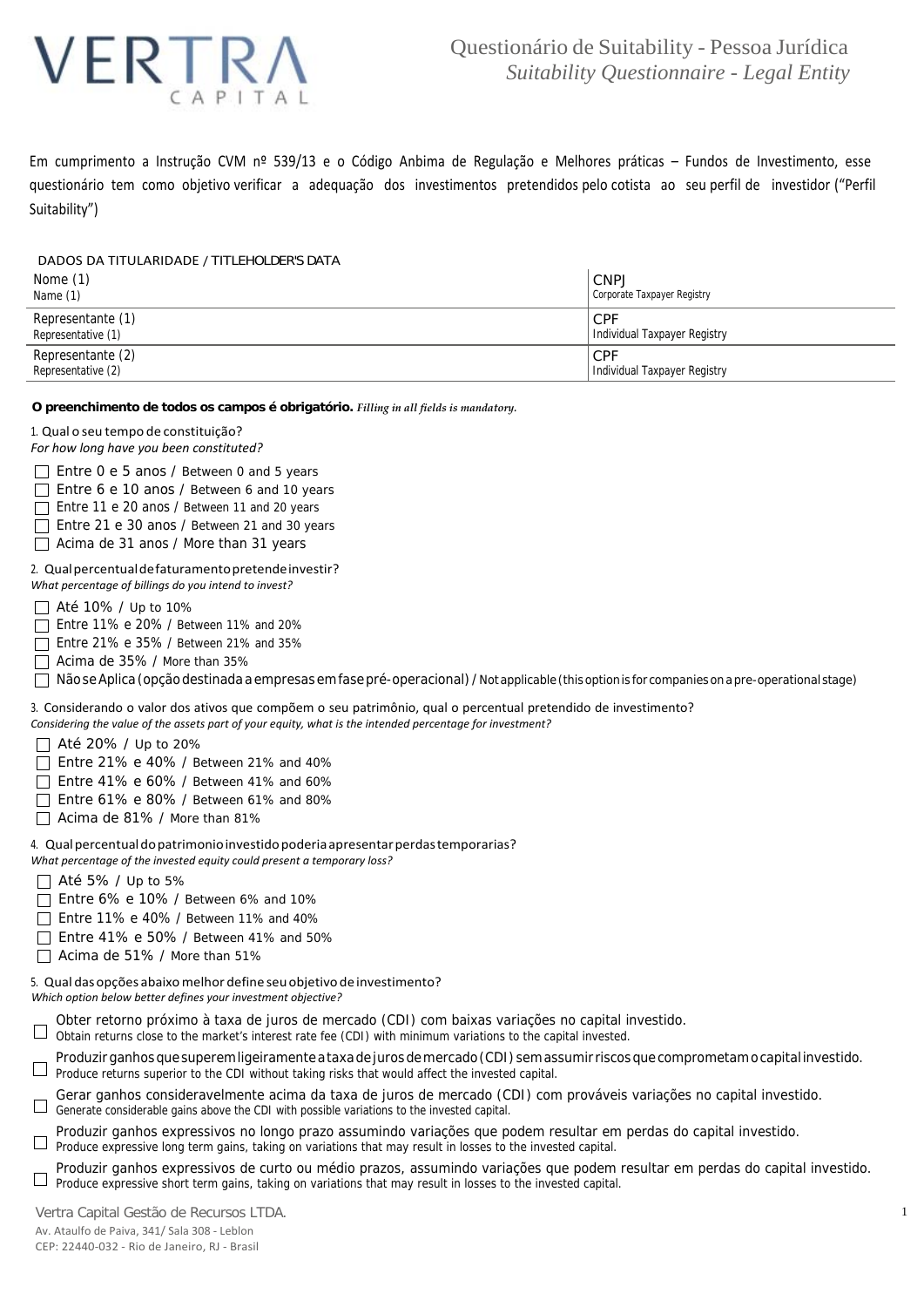# VERTI APITAI

6. Comqualfrequência se pretendemodificarsua carteirade investimentos? *How often does the institution intend to make changes to its investment portfolio?*

- O objetivo é rentabilizar o patrimônio no longo prazo, não tenho pretensão de modificar os investimentos antes de 5 anos.  $\Box$ *The objective is to maximize returns on the long term, without the intention to change the investments any time sooner than 5 years.*
- O objetivo é rentabilizar o patrimônio no longo prazo, não tenho pretensão de modificar os investimentos antes de 2 anos. *The objective is to maximize returns on the long term, without the intention to change the investments any time sooner than 2 years.*
- Poderá alterar ou resgatar investimentos em ate 6 meses.
- *It may change or request redemptions in six months.*
- Procurar as melhores oportunidades no mercado e com a possibilidade de modificar a carteira de investimentos mensalmente.  $\Box$ *Look for the best opportunities of the Market, with the possibility of making changes to the investment portfolio regularly.*
- Alterar os investimentos de acordo com as flutuações diárias do mercado financeiro.
- *Make change to investments according to the daily fluctuations of the financial market.*

7. Qual percentual alvo dosinvestimentos emrenda variavel (desconsiderar ações de tesouraria)? *Which of the options below best defines your investment goal?*

- Zero / *Zero*
- Até 10% / *Up to 10%*
- Entre 11% e 20% / *Between 11% and 20%*
- Entre 21% e 50% / *Between 21% and 50%*
- Acima de 51% / *More than 51%*
- 8. Com relação a investimentos com possibilidade de perda do capital investido, qualseria a sua posição? *How would you react in relation to investments with the possibility of loss of invested capital?*
- Nunca investiria não me sinto confortável com o risco de perder parte dos recursos.
- $\Box$ *I'd never invest; I don't feel conformable with the risk of losing part of the resources.*
- Investiria, determinando um percentual de perda a suportar na aplicação.
- $\Box$ *I'd invest, previously determining a percentage of loss that could be taken for that particular investment.*
- Investiria aceitando os riscos envolvidos.
- $\Box$ *I'd invest accepting the risks involved.*

9. Qual nível de risco pretende assumir nasfuturas decisões de investimento? *What level of risk do you intend to take on future investment decisions?*

Risco muito pequeno / *Very small risk*

- Risco pequeno / *Small risk*
- Risco médio / *Medium risk*
- Risco grande / *High risk*
- Risco muito grande / *Extremely high risk*

10. Por quanto tempo pretende manter os recursos investidos, sem resgatar? *For how long do you intend to keep the resources invested, without requesting any redemptions??*

- Até 6 meses / *Up to 6 months*
- Até 1 ano / *Up to 1 year*
- Entre 2 e 3 anos / *Between 2 and 3 years*
- Entre 4 e 5 anos / *Between 4 and 5 years*
- Acima de 6 anos / *More than 6 years*

11. Qual a experiência dosresponsáveis pela tomada de decisão de investimentos no mercado de capitais? *What is the experience of those responsible for the investment decision making?*

- Limitada. Teve pouco ou nenhum contato com o mercado financeiro.
- $\Box$ *Limited. Little or no contact with the financial market.*
- Moderada. Conhece as regras de mercado, mas não as domina.
- *Moderate. Knows the rules of the Market, but does not master them.*
- Experiente. Dominam totalmente o mercado e podem gerenciar os investimentos de acordo com as próprias decisões.
- $\Box$ *Experiment. Totally masters the Market and can manage investments according to their own decisions.*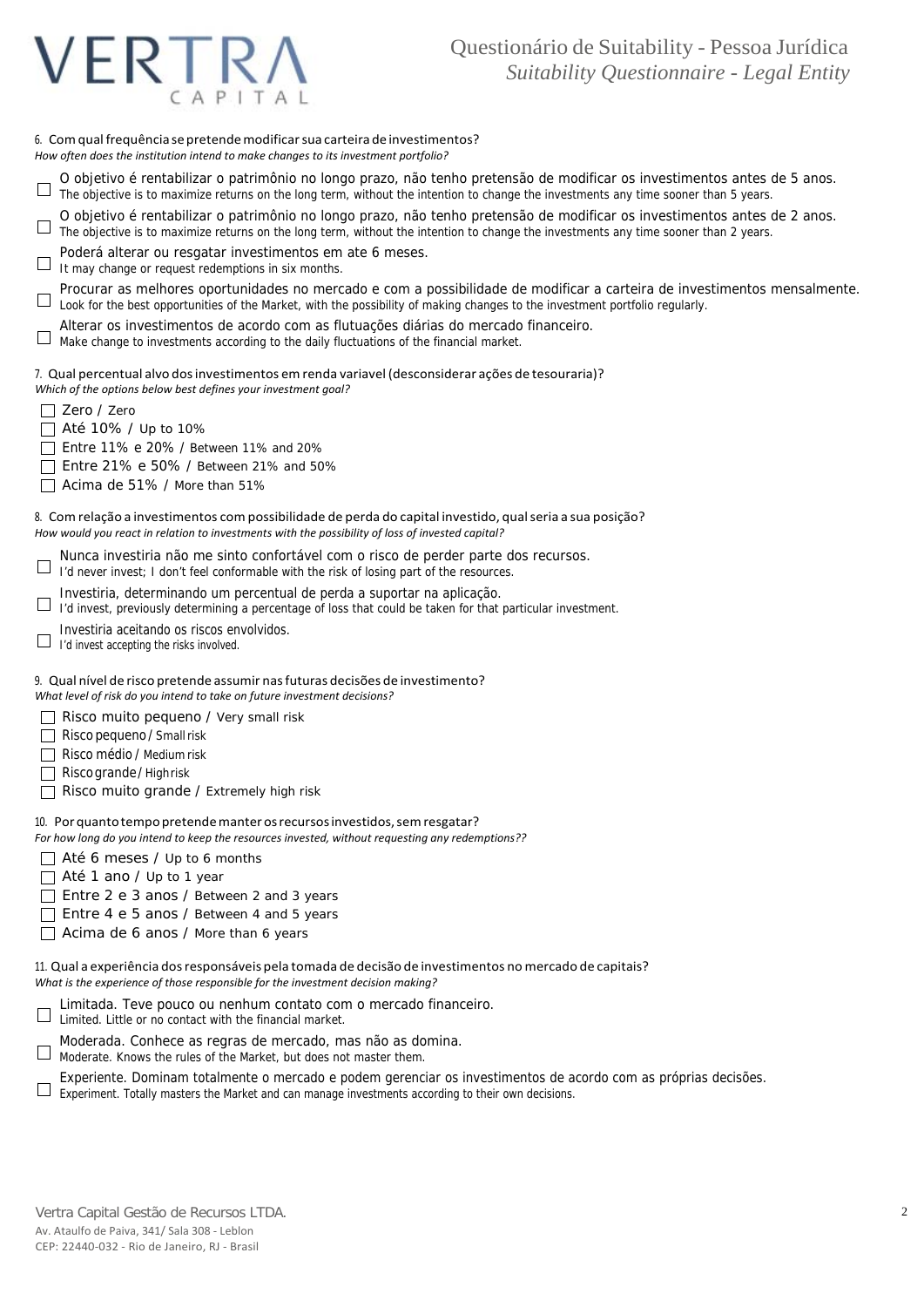

12. Pretende operar no mercado de opções, termos e derivativos ou em fundos que possuem esses tipos de ativos em carteira?

Do you intend to operate in option, terms and derivative markets or in funds that hold these securities in their portfolio?

| Não / |  | NΩ |
|-------|--|----|
|-------|--|----|

- Sim. Apenas para efeito de hedge. / *Yes. Only for hedging purposes.*
- Sim. Operar derivativos livremente. / *Yes. Freely operate derivatives.*

13. Indique se possui experiência nas seguintes opções de investimento, listadas abaixo:

*Inform your level of experience in the investment options below:*

| Acões / Shares                                                                                     | Sim/Yes           | Não/No                             |
|----------------------------------------------------------------------------------------------------|-------------------|------------------------------------|
| Derivativos / Derivatives                                                                          | Sim/Yes           | Não/No                             |
| CDB / Certificates of Deposit                                                                      | Sim/Yes           | Não/No<br>$\overline{\phantom{a}}$ |
| Fundos de Investimento de Ações / Equity Funds                                                     | Sim/Yes           | Não/No<br>$\mathcal{L}$            |
| Fundos de Investimento Multimercado/ Multistrategy Funds                                           | Sim/Yes           | Não/ <i>No</i><br>×                |
| Fundosde Investimentode Renda Fixa / Fixed Income Funds                                            | Sim/Yes           | Não/No<br>$\overline{\phantom{a}}$ |
| Fundos de Investimento de Renda Fixa Médio e Alto Risco / Fixed Income Funds, Medium and High Risk | Sim/Yes           | Não/ <i>No</i><br>$\mathcal{L}$    |
| Fundos De Previdência/ Pension Funds                                                               | Sim/Yes           | Não/ <i>No</i>                     |
| Fundos DI / Cash Funds                                                                             | Sim/Yes           | Não/No<br>$\blacksquare$           |
| Títulos Públicos / <i>Public Bond</i>                                                              | Sim/Yes           | Não/No<br>$\blacksquare$           |
| Imóveis / Real Estate                                                                              | Sim/Yes           | Não/No<br>$\overline{\phantom{a}}$ |
| Poupança / Savings                                                                                 | Sim/Yes<br>$\sim$ | Não/No                             |
| Não costumo realizar investimentos / I'm not used to investing                                     |                   |                                    |

14. Relacione sua carteira de investimentos atual empercentual portipo de aplicação, incluindo osrecursossob análise, caso aplicável: List the percentage of your current investment portfolio by type of investment, including the resources under analysis, if applicable:

Não possuo investimentos em carteira / *I do not have portfolio investments*

Resultado do Perfil de Risco / *Risk Profile Result:*